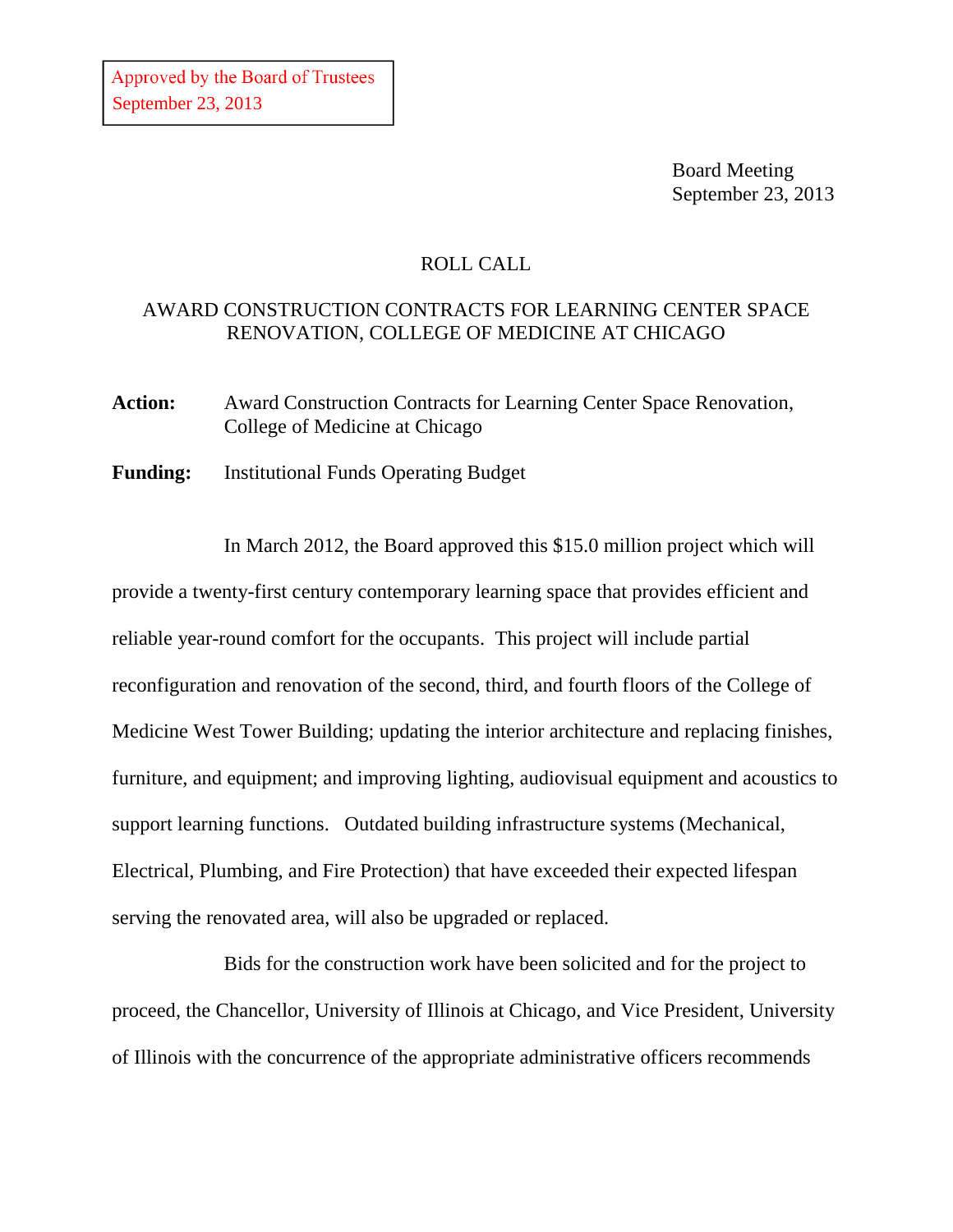that the following contracts<sup>[1](#page-1-0)</sup> be awarded. Competitive bidding procedures in accordance with the Illinois Procurement Code were followed; and the award is to the lowest responsible bidder on the basis of its base bid plus the acceptance of indicated alternates<sup>[2](#page-1-1)</sup>:

| <i>Division 1 -- General Work</i> |                 |             |
|-----------------------------------|-----------------|-------------|
| Joseph Construction Co.,          | <b>Base Bid</b> | \$4,770,000 |
| Lynwood, IL                       | Alternate 1     | 58,109      |
|                                   | Alternate 4     | 603         |
|                                   | Alternate 5     | 7,475       |
|                                   | Alternate 8     | 2,475       |
|                                   | Alternate 10    | 621         |
|                                   | Alternate 11    | 621         |
|                                   | Alternate 12    | 621         |
|                                   | Alternate 14    | $(-672)$    |
| <b>TOTAL</b>                      |                 | \$4,839,853 |
| Division 5 -- Electrical Work     |                 |             |
| Airport Electric Co.,             | Base Bid        | \$2,789,400 |
| Chicago, IL                       | Alternate 1     | 2,900       |
|                                   | Alternate 4     | 19,471      |
|                                   | Alternate 5     | 0           |
|                                   | Alternate 8     | 3,130       |
|                                   | Alternate 10    | 17,969      |
|                                   | Alternate 11    | 17,969      |
|                                   | Alternate 12    | 17,969      |
|                                   | Alternate 14    | $(-4,289)$  |
| TOTAL                             |                 | \$2,864,519 |

<span id="page-1-0"></span><sup>&</sup>lt;sup>1</sup> Contracts for other divisions were awarded that are within the delegated approval levels: Division 2 (Plumbing)--A & H Plumbing, Elk Grove Village, IL, \$1,015,800; Division 3 (Heating)--Premier Mechanical, Inc., Matteson, IL, \$1,286,900; and Division 4 (Ventilation)--Mechanical Concepts of Illinois, Romeoville, IL, \$1,061,600.

<span id="page-1-1"></span><sup>2</sup> Description of Alternates: Alternate 1--Glass walls in all classroom; Alternate 4--Power for auditorium chairs; Alternate 5--ADA ramp on 4<sup>th</sup> floor; Alternate 8--Refurbish cooling tower; Alternate 10--Video conferencing hardware in Auditorium; Alternate 11-- Video conferencing hardware in Active Learning Room 429; Alternate 12--Video conferencing hardware in Active Learning Room 527; and Alternate 14--Eliminate room 523/ add room 519A.